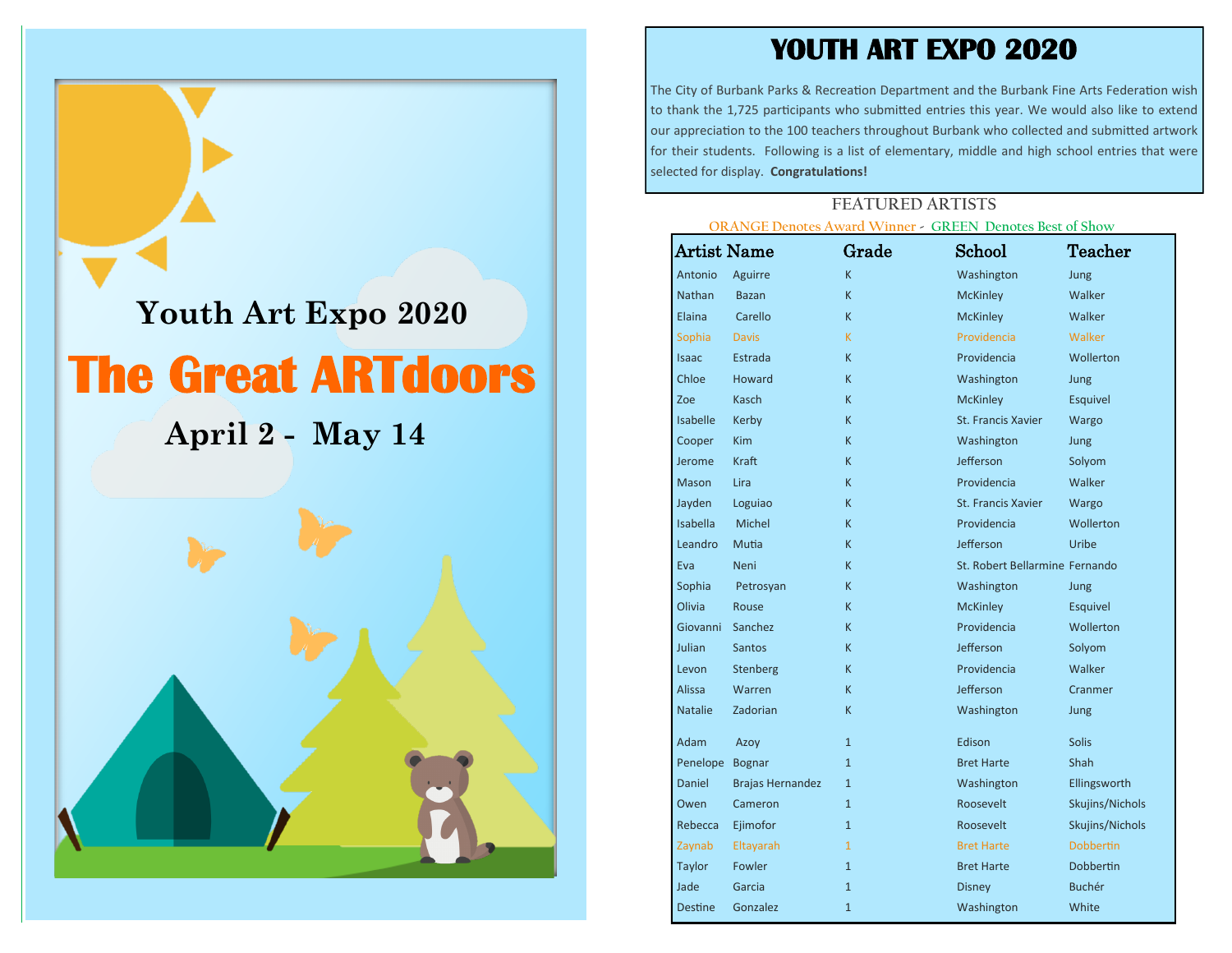| <b>Artist Name</b>    |                     | Grade          | School               | <b>Teacher</b>  | <b>Artist Name</b>        |                                         | Grad           |
|-----------------------|---------------------|----------------|----------------------|-----------------|---------------------------|-----------------------------------------|----------------|
| <b>Ross</b>           | Indira              | 1              | Edison               | <b>Solis</b>    | Riley                     | Kelley                                  | $\overline{2}$ |
| Jonathan              | Kairouz             | $\mathbf{1}$   | Edison               | <b>Solis</b>    | Maya                      | Ketikyan                                | $\overline{2}$ |
| Scarlett              | Kaplan              | $\mathbf{1}$   | <b>Bret Harte</b>    | Crystal         | Enzo                      | <b>Kirwan</b>                           | $\overline{2}$ |
| Gagik                 | Karapetyan          | $\mathbf{1}$   | <b>Disney</b>        | Daou            | Londyn                    | Luizzi                                  | $\overline{2}$ |
| Emma                  | Kidder              | $\mathbf{1}$   | Washington           | Dagata          | Lilly                     | MacDonald                               | $\overline{2}$ |
| <b>Mattias</b>        | Lighthill           | $\mathbf{1}$   | <b>Bret Harte</b>    | Dobbertin       | Chanel                    | Mahfoud                                 | $\overline{2}$ |
| <b>Nico</b>           | Maniaci             | $\mathbf{1}$   | Roosevelt            | Skujins/Nichols | Kayla                     | Martirosyan                             | $\overline{2}$ |
| Halia                 | Mendoza             | $\mathbf{1}$   | Roosevelt            | Ignation        | Jasmine                   | Miribyan                                | $\overline{2}$ |
| Josie                 | Moran               | $\mathbf{1}$   | Emerson              | Park            | <b>Brooks</b>             | Morgan                                  | $\overline{2}$ |
| Anita                 | Nazarian            | $\mathbf{1}$   | Providencia          | Rivera          | Narek                     | Navassardian                            | $\overline{2}$ |
| Paxon                 | Nguyen-Barnes       | $\mathbf{1}$   | Roosevelt            | Skujins/Nichols | <b>Delilah</b>            | Powell                                  | $\overline{2}$ |
| Renata                | Ortiz Segama        | $\mathbf{1}$   | Providencia          | Goleman         | Donovan                   | Powell                                  | $\overline{2}$ |
| Arabella-Rose Paulino |                     | $\mathbf{1}$   | Roosevelt            | Skujins/Nichols | Haley                     | Ray                                     | $\overline{2}$ |
| <b>Natalie</b>        | Petoyan             | $\mathbf{1}$   | <b>Scholars Prep</b> | Grigoryan       | Annette                   | Rosal                                   | $\overline{2}$ |
| Daniel                | <b>Phillips</b>     | $\mathbf{1}$   | <b>Disney</b>        | McKenna         | Hudson                    | Sangimino                               | $\overline{2}$ |
| Leyla                 | Pineda              | $\mathbf{1}$   | Washington           | Dagata          | Kendrick                  | Sarkisyan                               | $\overline{2}$ |
| Ethan                 | Rogers              | $\mathbf{1}$   | Washington           | Dagata          | Amelia                    | Sebastian                               | $\overline{2}$ |
| Ella                  | Shinn               | $\mathbf{1}$   | <b>Bret Harte</b>    | Dobbertin       | Emily                     | Shahbazyan                              | $\overline{2}$ |
| Scarlett              | Sigston             | $\mathbf{1}$   | Washington           | Ellingsworth    | Evan                      | Soto                                    | $\overline{2}$ |
| Jackson               | Sobczak             | $\mathbf{1}$   | Roosevelt            | Skujins/Nichols | Chloe                     | Thomas                                  | $\overline{2}$ |
| Nareh                 | Tchaparian          | $\mathbf{1}$   | Washington           | Dagata          | Daniel                    | Torossian                               | $\overline{2}$ |
| Madison               | <b>Tobias</b>       | $\mathbf{1}$   | <b>Bret Harte</b>    | Crystal         | Shawn                     | Tremor                                  | $\overline{2}$ |
| Heath                 | <b>Todd</b>         | $\mathbf{1}$   | Washington           | Ellingsworth    | Scarlett                  | Widener                                 | $\overline{2}$ |
| <b>Dylan</b>          | Wordell             | $\mathbf{1}$   | <b>Disney</b>        | Daou            |                           |                                         |                |
| Harper                | Zilbert             | $\mathbf{1}$   | Edison               | <b>Solis</b>    | Jayden                    | Abdulnour                               | 3              |
|                       |                     |                |                      |                 | Violette                  | Alvarado-Alaniz                         | 3              |
| Lilia                 | Anastasueva         | $\overline{2}$ | <b>Scholars Prep</b> | Grigoryan       |                           | Sebastian Anassian                      | $\overline{3}$ |
| Avaleigh              | <b>Brock</b>        | $\overline{2}$ | Washington           | Lincoln         | Ashwath<br><b>Britton</b> | Narayan Arasuraj Sankar 3<br>Askerneese |                |
| Demetri               | <b>Buss</b>         | $\overline{2}$ | <b>Bret Harte</b>    | Gregorczyk      | <b>Diana</b>              | Assali                                  | 3<br>3         |
| Ava                   | Camberos            | $\overline{2}$ | Edison               | Thomas/Zepeda   | <b>Dylan</b>              | <b>Barry</b>                            | 3              |
| Annalisa              | Carboni             | $\overline{2}$ | Providencia          | Armes           | Aria                      | Cooks                                   | 3              |
| Vivien                | Copeland            | $\overline{2}$ | Providencia          | Earwood         | Aston                     | De La Torre                             | 3              |
| Abigail               | Criswell            | $\overline{2}$ | Washington           | Everett         | Niravi                    | Dedhia                                  | $\mathbf{R}$   |
| Noelle                | Dia                 | $\overline{2}$ | Edison               | Thomas/Zepeda   | Juliet                    | <b>Dieter</b>                           | 3              |
| Makinley              | <b>Dicks</b>        | $\overline{2}$ | <b>Bret Harte</b>    | Crain           | Sofia                     | Dounn                                   | 3              |
| Cole                  | <b>Etterbeek</b>    | $\overline{2}$ | Edison               | Hoag            | Aralyn                    | Franklin                                | 3              |
| Luca                  | Fritz               | $\overline{2}$ | Edison               | <b>Riggs</b>    | Mia                       | <b>Fuentes</b>                          | 3              |
| Clara                 | Froelich            | $\overline{2}$ | Jefferson            | Rostomyan       | Chloe                     | Cao Gainer                              | 3              |
| Matthew               | Hernandez           | $\overline{2}$ | <b>Bret Harte</b>    | Gregorczyk      | Robert                    | Gevorkian                               | 3              |
| Sofia                 | Hernandez           | $\overline{2}$ | Edison               | <b>Riggs</b>    | Emilya                    | Gregorian                               | 3              |
|                       | Valentina Hernandez | $\overline{2}$ | Stevenson            | <b>Bauer</b>    | Eliza                     | Hackbarth                               | 3              |
| Kevin                 | Karimian            | $\overline{2}$ | Washington           | Pashen          | Joshua                    | Hardin                                  | 3              |

| Artist Name        |                           | Grade          | School                                | $\operatorname{\mathsf{Teacher}}$ |
|--------------------|---------------------------|----------------|---------------------------------------|-----------------------------------|
| <b>Riley</b>       | <b>Kelley</b>             | $\overline{2}$ | Washington                            | Fitzgerald                        |
| Maya               | Ketikyan                  | 2              | <b>Bret Harte</b>                     | Crain                             |
| Enzo               | <b>Kirwan</b>             | 2              | Stevenson                             | <b>Diamond</b>                    |
| Londyn             | Luizzi                    | $\overline{2}$ | Washington                            | Lincoln                           |
| Lilly              | MacDonald                 | $\overline{2}$ | Edison                                | Hoag                              |
| Chanel             | Mahfoud                   | 2              | Washington                            | Lincoln                           |
| Kayla              | Martirosyan               | $\overline{2}$ | Edison                                | Hoag                              |
| Jasmine            | Miribyan                  | $\overline{2}$ | Emerson                               | Zakarian                          |
| <b>Brooks</b>      | Morgan                    | $\overline{2}$ | Edison                                | <b>Riggs</b>                      |
| <b>Narek</b>       | Navassardian              | $\overline{2}$ | Emerson                               | Robman                            |
| Delilah            | Powell                    | 2              | <b>Bret Harte</b>                     | Crain                             |
| Donovan            | Powell                    | 2              | <b>Bret Harte</b>                     | Gregorczyk                        |
| Haley              | Ray                       | $\overline{2}$ | <b>Bret Harte</b>                     | Gregorczyk                        |
| Annette            | Rosal                     | $\overline{2}$ | Edison                                | Thomas/Zepeda                     |
| Hudson             | Sangimino                 | $\overline{2}$ | <b>Bret Harte</b>                     | Gregorczyk                        |
| Kendrick           | Sarkisyan                 | $\overline{2}$ | <b>Bret Harte</b>                     | Crain                             |
| Amelia             | Sebastian                 | $\overline{2}$ | Providencia                           | Armes                             |
| Emily              | Shahbazyan                | $\overline{2}$ | Washington                            | Everett                           |
| Evan               | Soto                      | $\overline{2}$ | St. Robert Bellarmine Beherens        |                                   |
| Chloe              | <b>Thomas</b>             | $\overline{2}$ | Edison                                | <b>Riggs</b>                      |
| Daniel             | Torossian                 | $\overline{2}$ | Emerson                               | Lor                               |
| Shawn              | <b>Tremor</b>             | $\overline{2}$ | Washington                            | Fitzgerald                        |
| <b>Scarlett</b>    | Widener                   | $\overline{2}$ | <b>Bret Harte</b>                     | Gregorczyk                        |
| Jayden             | Abdulnour                 | 3              | Washington                            | Longtain                          |
| Violette           | Alvarado-Alaniz           | 3              | Washington                            | Mac Neill                         |
| Sebastian Anassian |                           | 3              | <b>McKinley</b>                       | Danielson                         |
| Ashwath            | Narayan Arasuraj Sankar 3 |                | Washington                            | Longtain                          |
| <b>Britton</b>     | Askerneese                | 3              | Stevenson                             | Anderson                          |
| <b>Diana</b>       | Assali                    | 3              | <b>St. Robert Bellarmine Mariscal</b> |                                   |
| Dylan              | <b>Barry</b>              | 3              | Roosevelt                             | Walcoff                           |
| Aria               | Cooks                     | 3              | <b>Disney</b>                         | Van Gorder                        |
| Aston              | De La Torre               | 3              | Washington                            | <b>Collins</b>                    |
| Niravi             | Dedhia                    | 3              | Stevenson                             | Sutter                            |
| Juliet             | Dieter                    | 3              | Emerson                               | Waters                            |
| Sofia              | Dounn                     | 3              | Washington                            | Diamond                           |
| Aralyn             | Franklin                  | 3              | Roosevelt                             | Walcoff                           |
| Mia                | <b>Fuentes</b>            | 3              | <b>Disney</b>                         | Van Gorder                        |
| Chloe              | Cao Gainer                | 3              | Stevenson                             | Anderson                          |
| Robert             | Gevorkian                 | 3              | Providencia                           | Eldridge                          |
| Emilya             | Gregorian                 | 3              | Emerson                               | <b>Tubbs</b>                      |
| Eliza              | Hackbarth                 | 3              | Emerson                               | <b>Waters</b>                     |
| Joshua             | <b>Hardin</b>             | 3              | Emerson                               | Waters                            |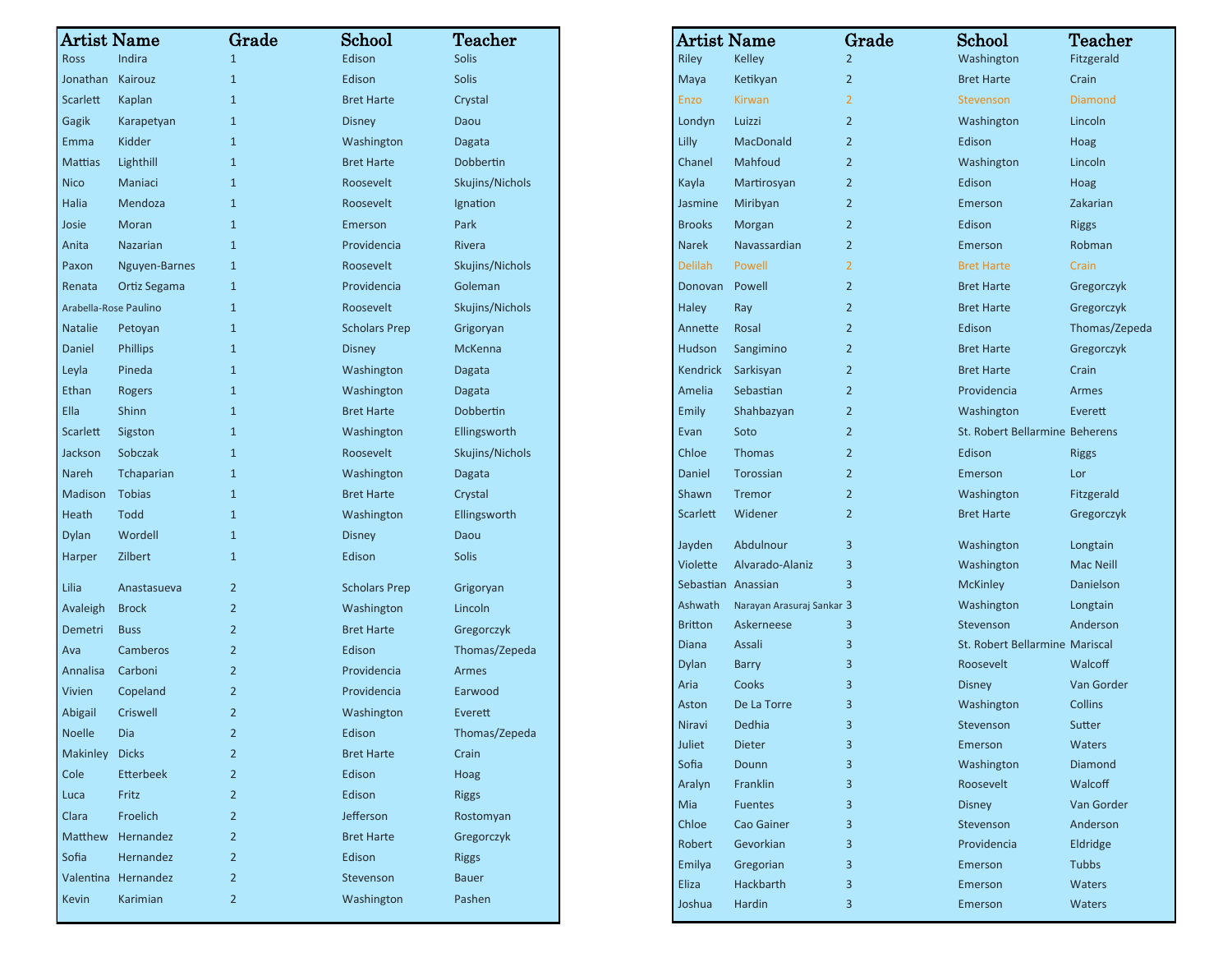| <b>Artist Name</b> |                      | Grade | School                         | Teacher          |
|--------------------|----------------------|-------|--------------------------------|------------------|
| Itzana             | <b>Huidor Ortega</b> | 3     | Washington                     | Longtain         |
| Peyton             | Kanda                | 3     | Emerson                        | <b>Waters</b>    |
| Maria              | Karapetyan           | 3     | Washington                     | Albarian         |
|                    | Penelope Konstantine | 3     | Emerson                        | <b>Waters</b>    |
| Camila             | Limon                | 3     | Providencia                    | Lorenz           |
| Aubrey             | Lozano               | 3     | Washington                     | <b>Mac Neill</b> |
| <b>Bella</b>       | Mariscal             | 3     | St. Robert Bellarmine Mariscal |                  |
| <b>Eisley</b>      | Mendez               | 3     | Roosevelt                      | Walcoff          |
| Leianna            | Mendoza              | 3     | Roosevelt                      | Pike             |
| Makayla            | <b>Mullins</b>       | 3     | Providencia                    | Lorenz           |
| Sebastian Nesbitt  |                      | 3     | Roosevelt                      | Walcoff          |
| Jaime              | Ramirez Baten        | 3     | Providencia                    | Ohrt             |
| Sydney             | Shugar               | 3     | Washington                     | Diamond          |
| Zoya               | Sumani               | 3     | Emerson                        | <b>Tubbs</b>     |
| Saul               | <b>Torres-Datuin</b> | 3     | <b>Disney</b>                  | Van Gorder       |
| Jordan             | Wilson               | 3     | Washington                     | Albarian         |
| Ani                | Ambartsumyan         | 4     | Emerson                        | <b>Branam</b>    |
| Ava                | Arsenian             | 4     | Miller                         | <b>Becker</b>    |
| Cathryn            | Assaf                | 4     | Washington                     | <b>Kim</b>       |
| Isabella           | Avalos               | 4     | St. Robert Bellarmine Ibrahim  |                  |
| Gianna             | <b>Brown</b>         | 4     | Washington                     | <b>Kim</b>       |
| Erik               | Chopuryan            | 4     | Miller                         | <b>Becker</b>    |
| <b>Emily</b>       | Chtryan              | 4     | <b>Miller</b>                  | Kienlen          |
| Emily              | Davoodi              | 4     | Miller                         | Cabral           |
| <b>Mark</b>        | Fedirko              | 4     | <b>Miller</b>                  | Cabral           |
| <b>Melia</b>       | Garcia               | 4     | Washington                     | <b>Kim</b>       |
| Liza               | Ghazaryan            | 4     | Miller                         | Cabral           |
| <b>Eliesa</b>      | <b>Hedman</b>        | 4     | <b>Disney</b>                  | Garcia           |
| Kai                | Johnson              | 4     | St. Robert Bellarmine Ibrahim  |                  |
| Lynnette Jones     |                      | 4     | Washington                     | <b>Kim</b>       |
| Nathan             | Linda                | 4     | Providencia                    | <b>Bailey</b>    |
| Michelle           | Meza                 | 4     | Providencia                    | <b>King</b>      |
| Audrey Miguel      |                      | Δ     | Stevenson                      | Przebieda        |
| Cassandra Miranda  |                      | 4     | Edison                         | Perlstein        |
| Zoey               | Mitchell             | 4     | Washington                     | Ault             |
| Leileen            | <b>Morales</b>       | 4     | Providencia                    | <b>Bailey</b>    |
| Hannah             | Nagahori             | 4     | Edison                         | Engel            |
| Lily               | Noguchi              | 4     | Washington                     | Ault             |
| <b>Moises</b>      | Pena-Chamu           | 4     | Washington                     | Ault             |
| Kayla              | Protacio-Vergara     | 4     | Washington                     | Ault             |
| Kaiden             | Takeuchi             | 4     | Washington                     | <b>Kim</b>       |
| Ava                | Tovanian             | 4     | Stevenson                      | Przebieda        |

| Artist Name        |                       | Grade          | $\operatorname{School}$          | $\operatorname{\mathsf{Teacher}}$ |
|--------------------|-----------------------|----------------|----------------------------------|-----------------------------------|
| Rachel             | <b>Tremor</b>         | 4              | Washington                       | <b>Kim</b>                        |
| Victoria           | Valenzuela            | 4              | St. Robert Bellarmine Ibrahim    |                                   |
| Valentina Vargas   |                       | $\overline{4}$ | Washington                       | Kim                               |
|                    | Bella Faith Velasquez | 4              | Emerson                          | <b>Dobbin</b>                     |
| Adelia             | Voinea                | 4              | Washington                       | Ault                              |
| Alexia             | Yagubyan              | 4              | Miller                           | Cabral                            |
| <b>Maxx</b>        | <b>Babol</b>          | 5              | Washington                       | Gal                               |
| Abby               | <b>Baum</b>           | 5              | Roosevelt                        | Ermino                            |
| Dayton             | Blomdahl              | 5              | Roosevelt                        | Ermino                            |
| Finian             | Cassada               | 5              | Emerson                          | <b>Berger</b>                     |
| Ella               | Corona                | 5              | Edison                           | Engel                             |
| Gigi               | Garcia                | 5              | St. Robert Bellarmine Cardenas   |                                   |
| Alek               | Georgelos             | 5              | <b>McKinley</b>                  | Scharf/Webb                       |
|                    | Madeline Gibson-Wurth | 5              | Roosevelt                        | Ermino                            |
| Anthony            | Gonzalez              | 5              | Providencia                      | <b>Colvin Marvin</b>              |
| Nightingale Kirwan |                       | 5              | Stevenson                        | Goulding                          |
| Michael            | Levonyan              | 5              | Washington                       | Gal                               |
| Emily              | Loffredo              | 5              | Roosevelt                        | Ermino                            |
| Amanda             | <b>Meserve</b>        | 5              | Edison                           | Engel                             |
| Mia                | Ortega                | 5              | Providencia                      | Coyne                             |
| London             | Pafford               | 5              | Roosevelt                        | Ermino                            |
| Shalini            | Pathic                | 5              | Edison                           | Engel                             |
| Fabian             | Sanchez               | 5              | Edison                           | Engel                             |
| <b>Nicole</b>      | <b>Villosis</b>       | 5              | St. Robert Bellarmine Cardenas   |                                   |
| Victoria           | Grevorgyan            | 6              | <b>Scholars Prep</b>             | Grigoryan                         |
| Taylor             | Martinez              | 6              | St. Robert Bellarmine Nolan      |                                   |
| Sabrina            | Mercado               | 6              | St. Robert Bellarmine Nolan      |                                   |
| Isabella           | Rodarte               | 6              | St. Robert Bellarmine            | <b>Nolan</b>                      |
| Emily              | Shirvanian            | 6              | Muir                             | Asmussen                          |
| Amelie             | Guyot                 | $\overline{7}$ | Muir                             | Asmussen                          |
| Rubina             | Mnatsakanyan          | 7              | <b>Scholars Prep</b>             | Grigoryan                         |
| Anna               | Poghosyan             | $\overline{7}$ | Muir                             | Asmussen                          |
| Milania            | Sina                  | 7              | Luther                           | Avery                             |
| Jade               | De Los Rios           | 8              | Luther                           | Avery                             |
| Gabrielle Fleury   |                       | 8              | Jordan                           | Fiola-Rini                        |
| Annalise           | Lopez                 | 8              | Jordan                           | Fiola-Rini                        |
| Lana               | Nazari                | 8              | Muir                             | Asmussen                          |
| Mary               | Sailer                | 8              | St. Robert Bellarmine Stryjewski |                                   |
| Isabella           | Smith                 | 8              | Jordan                           | Fiola-Rini                        |
|                    |                       |                |                                  |                                   |